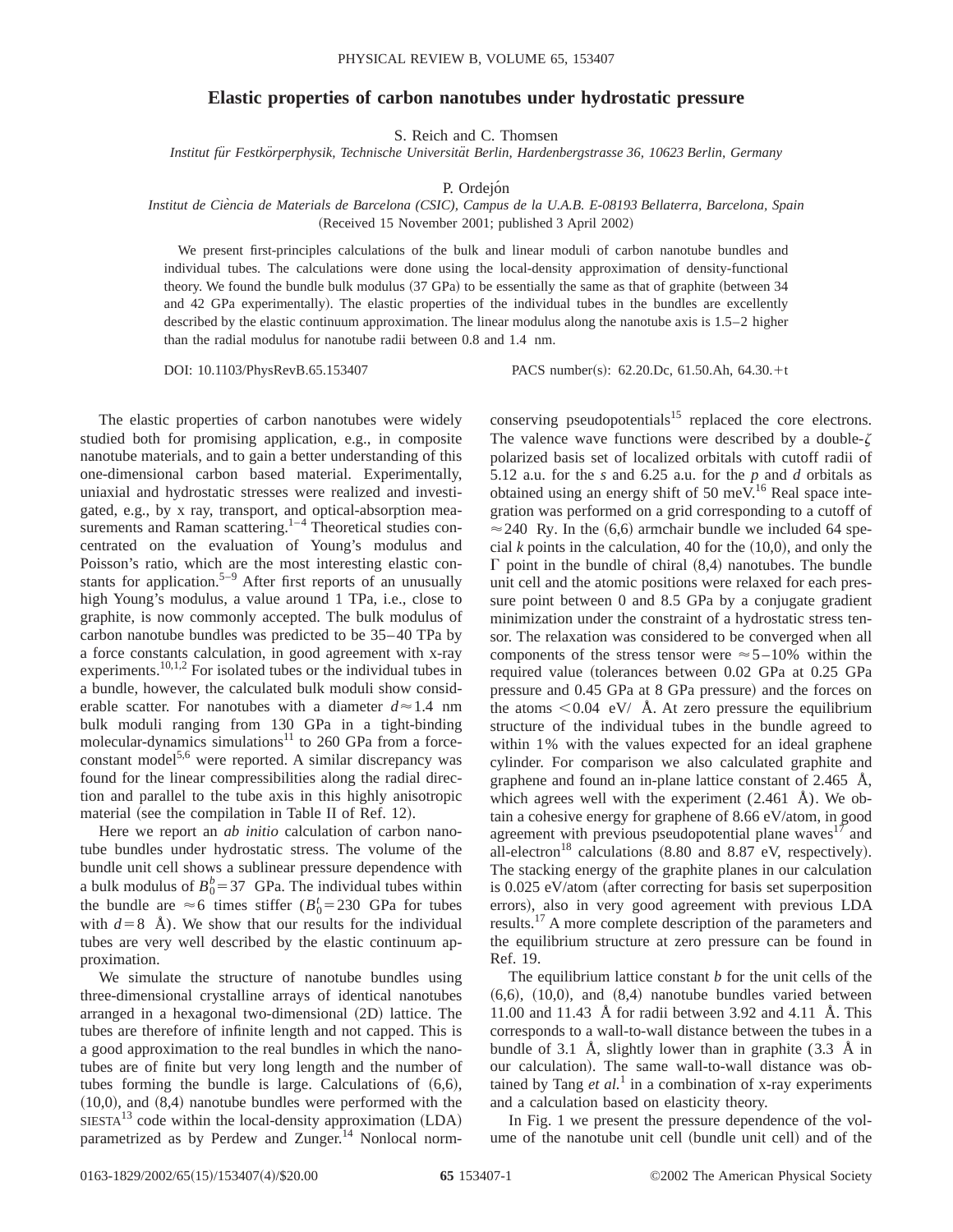

FIG. 1. Normalized volume change of the unit cell of nanotube bundles (bundle unit cell) and of the individual tubes within the bundles (individual tube) under pressure. Closed black dots correspond to  $(6,6)$  nanotubes, open dots to  $(10,0)$  tubes, and closed gray dots to  $(8,4)$  nanotubes. The closed and open square are the experimental values of Tang *et al.*<sup>1</sup> and Sharma *et al.*, <sup>2</sup> respectively. The lines were obtained from fits to the calculated total energy using the universal equation of state by Vinet *et al.*<sup>20</sup>

individual tubes in the bundle (individual tube). The dots show the calculated results for the three bundles of tubes (see figure caption). The squares were obtained from the x-ray measurements of the bundle lattice constants in Refs. 1 and 2 assuming that the lattice constant along the *z* axis is not changed by the applied hydrostatic pressure. The agreement between theory and experiment is excellent. The volume of the nanotube unit cell shows a sublinear pressure dependence; from a fit with the universal equation of states<sup>20</sup> we find the bulk modulus  $B_0^b = 37$  GPa and its first derivative  $B_b' = 11$ . Our calculated moduli of graphite are practically the same as those of the nanotube bundles (see Table I). The graphite bulk moduli reported in the literature scatter considerably; two experimental results and an all-electron calculation are included in the table for comparison. The nanotube bulk modulus we obtained is more than twice as large as that obtained from force constants calculations by  $Lu$ ; similar

TABLE I. Calculated and measured bulk modulus  $B_0$  and its first derivative at zero pressure  $B'$  of graphite and graphene compared to the calculated elastic properties of carbon nanotubes.

|                                    | $B_0$ (GPa)      | B'  | $V_0$ ( $\AA^3$ ) |
|------------------------------------|------------------|-----|-------------------|
|                                    | Graphite         |     |                   |
| This work                          | 39               | 10  | 34.961            |
| LDA (LCGTO <sup>a</sup> ), Ref. 18 | 38.8             | 8.3 | 35.204            |
| X ray, Ref. 21                     | 42               | 9.5 | 35.152            |
| X ray, Ref. 22                     | 33.8             | 8.9 | 35.12             |
| Graphene (2D)                      | 700              | 1   | 6.076             |
|                                    | <b>Nanotubes</b> |     |                   |
| <b>Bundle</b>                      | 37               | 11  |                   |
| Individual                         | 230              | 4.5 |                   |
|                                    |                  |     |                   |

<sup>a</sup>Linear combinations of Gaussian-type orbitals.



FIG. 2. Calculated radial or circumferential ( $\varepsilon_{\theta\theta}$ ) and axial strain  $(\varepsilon_{zz})$  for the individual tubes in a nanotube bundle under hydrostatic pressure. The  $(6,6)$  nanotubes are shown by the black dots,  $(10,0)$  tubes by open dots, and  $(8,4)$  tubes by gray dots. The linear dependence of the two strains on pressure is shown by the full lines; the broken lines are the result of the elastic continuum model. For  $\varepsilon_{zz}$  the two lines coincide, therefore, the result of the *ab initio* calculation is only shown for  $p < 7$  GPa.

calculations by Popov *et al.*<sup>10</sup> are, however, in very good agreement with the *ab initio* result. The nanotubes calculated with the first-principles method have a diameter of only 8 Å, whereas the experiments were performed on  $\approx$  15 Å diameter tubes. Popov *et al.*<sup>10</sup> predicted a dependence of the bulk modulus on the diameters of the bundled tubes between  $d=0$  and 60 Å, which peaked at  $d=12$  Å with  $B_{\rho}^{b}$  $=$  38 GPa. Since the diameter range between 10 and 16 Å covers almost all single-walled nanotubes found in real samples, the bulk modulus varies only little for the particular tubes under study in experiments.

Up to now, we discussed only the dependence of the bundle unit cell on pressure. In Fig. 1 also the volume change for the individual  $(6,6)$ ,  $(10,0)$ , and  $(8,4)$  tubes in the bundle is shown (lower trace). To find the volume of the individual tubes under pressure we assumed the nanotubes to have a cylindrical shape, i.e.,  $V(p) = \pi r^2(p)a(p)$ . We use the axial lattice constant  $a(p)$  found from the conjugate gradient minimization and as the radius  $r(p)$  the mean distance of all carbon atoms from the center of the tube. This approach neglects a small hexagonal distortion of the circular cross section, which, however, even for the highest pressure points was below 5% of  $r(p)$ . All three nanotubes show the same pressure dependence in Fig. 1 regardless of their chirality. The pressure slope is found to be almost linear, with a bulk modulus  $B_0^t = 230$  GPa, see Table I. The corresponding value of two-dimensional graphene is about three times higher.

The discrepancy between the nanotube and the graphene value can be understood when the cylindrical shape of the tubes is properly taken into account. The highly uniaxial structure of the tube yields a higher linear compressibility in the radial than in the axial direction. In Fig. 2 we show the radial ( $\varepsilon_{\theta\theta}$ ) and the axial ( $\varepsilon_{zz}$ ) deformation of the nanotubes under applied hydrostatic pressure. At a given pressure the radial or circumferential strain is always larger than the axial strain. From Fig. 2 we find the axial  $M_z^t$  and radial  $M_\theta^t$  linear moduli,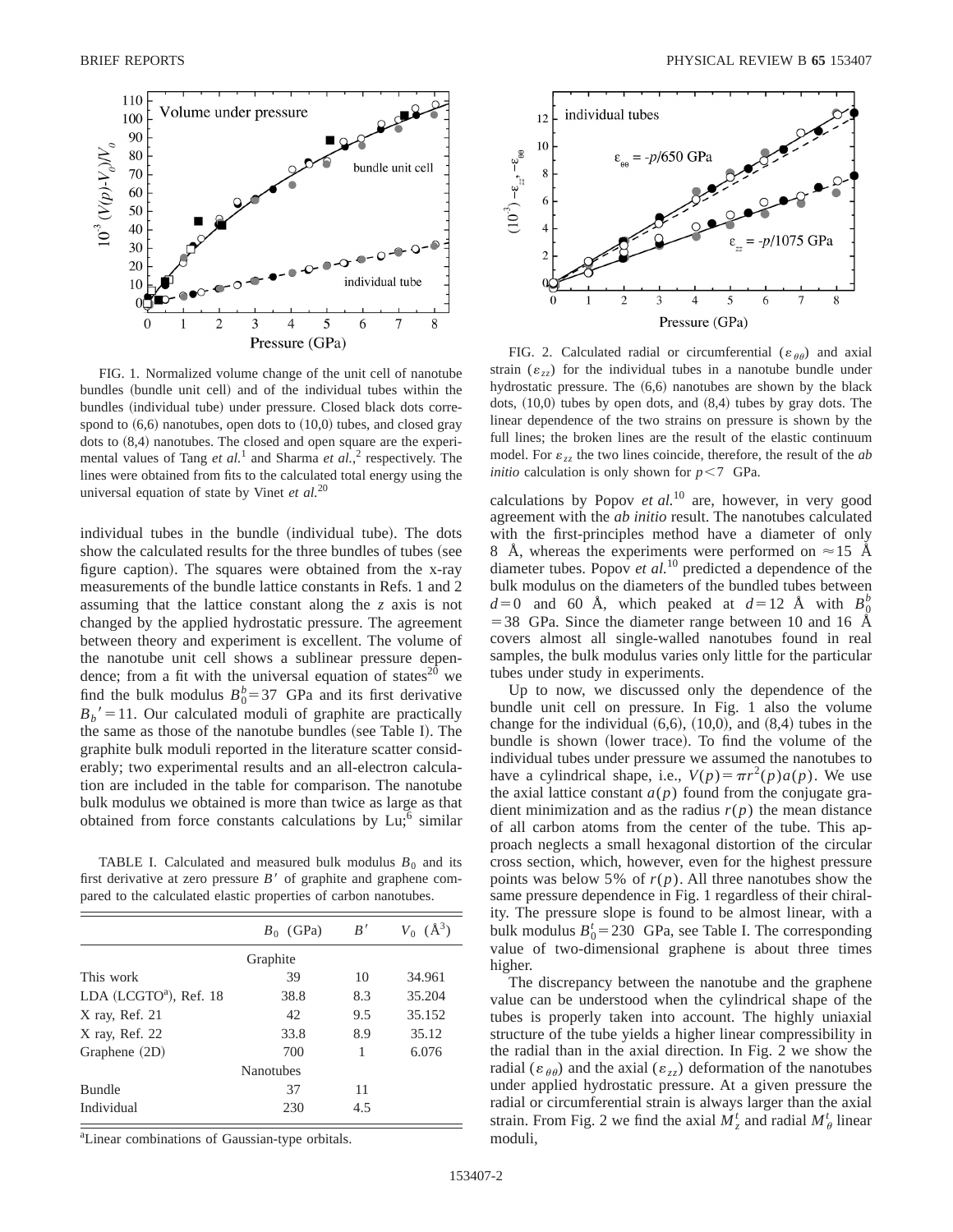TABLE II. Linear moduli calculated for the individual nanotubes by first-principles methods and within elasticity theory. The *ab initio* value for graphite is given for comparison. All moduli are in GPa.

|                             | $M_{z} = -(d \ln a/dp)^{-1}$ $M_{\theta} = -(d \ln r/dp)^{-1}$ |     |
|-----------------------------|----------------------------------------------------------------|-----|
| <b>Nanotubes</b>            |                                                                |     |
| Ab initio $(d=8 \text{ Å})$ | 1075                                                           | 650 |
| Elasticity ( $d=8$ Å)       | 1100                                                           | 750 |
| Elasticity ( $d=14$ Å)      | 930                                                            | 490 |
| Graphite (ab initio)        | 1410                                                           |     |

$$
M_z^t = -\left[\frac{d \ln a(p)}{dp}\right]^{-1} = 1075 \text{ GPa}
$$
 (1)

and

$$
M'_{\theta} = -\left[\frac{d \ln r(p)}{dp}\right]^{-1} = 650 \text{ GPa.}
$$
 (2)

Whereas  $M_z^t$  is similar to the graphite in-plane modulus  $(1410$  GPa in our calculation, see Table II), the compressibility in the radial direction  $M_{\theta}^{t-1}$  is much larger.

To separate the geometrical part of the pressure dependence, i.e., the cylindrical shape, from additional contributions we calculate the two moduli within a continuum model. Consider a nanotube as a rolled up hollow cylinder with a finite wall thickness made out of graphene. Within elasticity theory  $M_z^e$  and  $M_\theta^e$  are then obtained as<sup>23</sup>

$$
M_{z}^{e} = \frac{E}{1 - 2v} \frac{R_{o}^{2} - R_{i}^{2}}{R_{o}^{2}},
$$
\n(3)

$$
M_{\theta}^{e} = \frac{E}{1 - 2\nu} \frac{R_o^2 - R_i^2}{R_o^2} \left( 1 + \frac{1 + \nu}{1 - 2\nu} \frac{R_i^2}{r^2} \right)^{-1},
$$
 (4)

where  $E$  is Young's modulus,  $\nu$  is Poisson's ratio,  $r$  is the nanotube radius, and  $R_0$  and  $R_i$  are the inner and outer radii of the cylinder. Possible choices for  $r, R<sub>i</sub>$ , and  $R<sub>o</sub>$  in a given tube and the dependence of the moduli on these values were discussed in Ref. 23. We used the mean radius  $r=4$  Å as calculated for the  $(6,6)$ ,  $(8,4)$ , and  $(10,0)$  tube at ambient pressure; the inner and outer radii are given by subtracting or adding half of the wall-to-wall distance between the tubes in the bundle  $(3.1 \text{ Å}$  in our calculation). We then obtain  $(E)$  $=1$  TPa and  $\nu=0.14$ <sup>23</sup> the broken lines in Fig. 2 (compare also Table II). They are in excellent agreement with the *ab initio* result showing that the elastic response is well explained by the nanotube's cylindrical shape. In particular, the continuum model also implies that the elastic properties of the nanotubes are insensitive to their chirality, which we also found in the *ab initio* calculations. It is quite surprising that a continuum model accurately describes the elastic properties of a system constructed from only a single monolayer. In two-dimensional semiconductors a similarly wide range of validity was found by Bernard and Zunger.<sup>2</sup>

An interesting point currently under controversial debate is a structural phase transition in nanotubes under pressure. It was proposed by Peters *et al.*<sup>25</sup> that the tube's cross section collapses to an oval shape under pressure to explain the disappearance of the radial breathing mode in high-pressure Raman spectra around  $\approx 2$  GPa. Tang *et al.*<sup>1</sup> concluded similarly on the basis of x-ray measurements, whereas Sharma *et al.*<sup>2</sup> stressed that the triangular lattice persisted up to 10 GPa in their measurements. In the *ab initio* calculation we found a small hexagonal distortion of all tubes when bundled. It slowly increased with increasing pressure, but even for  $p=8.5$  GPa remained below 5%. At even higher pressure ( $\approx$  10 GPa) the armchair nanotubes collapsed to flat ellipses. The elliptical structure might be preferred at high pressure because the volume inside the tubes is much reduced compared to the circular cross section, but it requires a strong bending of the nanotube's wall. We currently investigate whether the same behavior is found in the other tubes as well. For a comparison with experiment, however, we need to calculate larger diameter  $(d \approx 14 \text{ Å})$  nanotubes, which will be the subject of a future work.

In conclusion, we studied the elastic response of carbon nanotube bundles to hydrostatic pressures up to 8.5 GPa. The bulk modulus of the bundles was found to be 37 GPa, the same value as in graphite. For the individual tubes in the bundle an elastic continuum model is in excellent agreement with our *ab initio* calculation. Based on the continuum approximation we can estimate the bulk modulus in typical nanotubes ( $d \approx 14$  Å) as 200 GPa and the linear compressibility in the radial and axial direction as 490 GPa and 930 GPa, respectively.

## **ACKNOWLEDGMENTS**

We acknowledge support from the Ministerio de Ciéncia y Tecnología (Spain) and the DAAD (Germany) for a Spanish-German Research action (HA 1999-0118). P. O. acknowledges support from Fundación Ramón Areces (Spain), EU project SATURN IST-1999-10593, and Spain-DGI project BFM2000-1312-002-01. This work was partly supported by the Deutsche Forschungsgemeinschaft under Grant No. Th 662/8-1.

- <sup>1</sup> J. Tang, L.-C. Qin, T. Sasaki, M. Yudasaka, A. Matsushita, and S. Iijima, Phys. Rev. Lett. **85**, 1887 (2000).
- <sup>3</sup>R. Gaal, J.-P. Salvetat, and L. Forro, Phys. Rev. B 61, 7320  $(2000).$
- <sup>2</sup>S.M. Sharma, S. Karmakar, S.K. Sikka, P.V. Teredesai, A.K. Sood, A. Govindaraj, and C.N.R. Rao, Phys. Rev. B **63**, 205417  $(2001).$
- 4U.D. Venkateswaran, E.A. Brandsen, U. Schlecht, A.M. Rao, E. Richter, I. Loa, K. Syassen, and P.C. Eklund, Phys. Status Solidi B 223, 225 (2001).